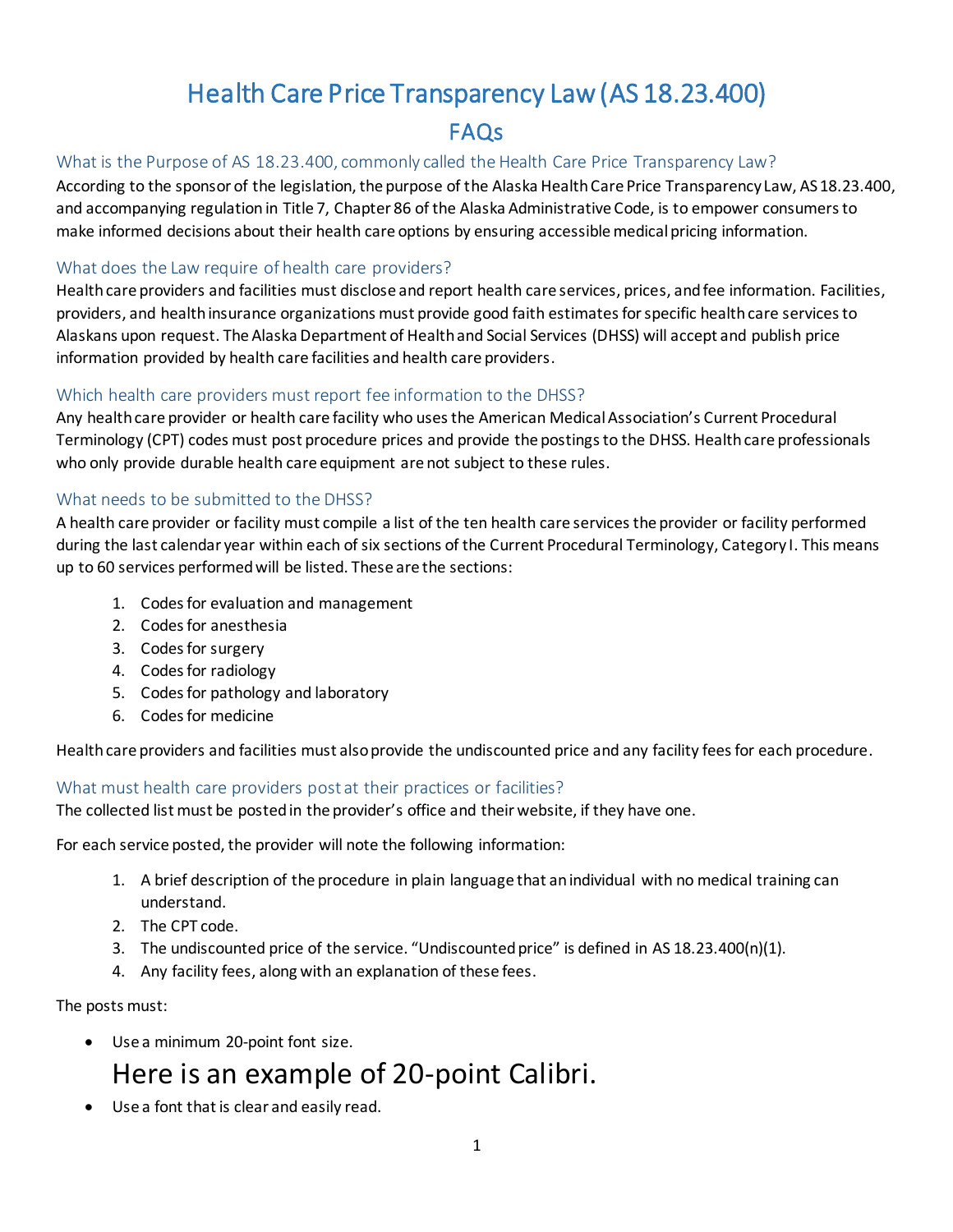- Include the following web address for the Alaska Department of Health and Social Services website posting the prices
	- o <https://go.dhss.ak.local/pub/home/dph/VitalStats/Pages/transparency.aspx>
- Include a statement explaining that the undiscounted prices for health care services described in this list may be higher or lower than the amount an individual will pay.
- • Include a statement like the following: "You will be provided with an estimate of anticipated charges for our nonemergency care upon request. Please do not hesitate to ask for information."
- List any preferred health care insurers (as defined in AS 21.54.500) contracted with the health care facility or provider. The facility or provider shall list any company they are contracted with as an in-network provider.
- **registered trademark of the American MedicalAssociation. The CPT codes are provided 'asis' without** • Include the American Medical Association's copyright notice and disclaimer, using the following language: **"CPT® Copyright 2020 [or insert applicable year]. American MedicalAssociation. Allrights reserved. CPT is a warranty of any kind. The AMA specifically disclaims all liability for use or accuracy of any CPT codes."**
- Not include any personal identifying information (PII).
- Be posted in a conspicuous space where the public checks in and waits to see a provider, like the public reception area. Facilities with satellite offices should also post health care procedures if the office conta ins a patient check in and waiting room.
- Post the applicable health care services price list printed on paper or an electronic screen. Examples of posting media might include a framed poster on the wall, an electronic screen such as a tablet or computer monitor available in the office for viewing, or a three-ring binder that is obvious and accessible.
- • Post the procedure list on their website. A facility or provider's social media site does not fulfill this requirement. If a provider or facility does not have a website, they still must submit their procedure list to DHSS.

## What is the deadline for submittal and posting at the provider's location?

 A health care provider or facility must post lists of the previous calendar year's services by January 31 of each year. The posting must remain for a year until the following year's posting cycle is complete. For example, if calendar year 2020 data is posted January 31, 2021, the posting will remain until January 31, 2022 when calendar year 2021 data is posted.

 the previous year's prices. Those changes can be incorporated into the end-of-year determination of top procedures and Any change in prices or fees that occur mid-year does not require a provider or facility to update their current posting of then posted the following January 31.

Submittals must be provided to DHSS by January 31 of each year. DHSS will archive past submission before posting new versions.

## What is "plain language"?

In 7 AAC 86.090(a), plain language is defined as grammatically correct language that includes accurate word usage and communicates in a way that helps the public to easily understand the information. Plain language translations may not be consistent for a given CPT code from practice to practice. DHSS will take this into consideration when addressing complaints stemming from any inconsistencies. DHSS does not require use of AMA plain language CPT translations.

## What if a healthcare provider does not have 10 services in each of the 6 CPT categories?

A provider or facility with less than ten services under any of the Category I sections still must provide the above information for the services that were provided. For example, if a facility only performed six procedures related to anesthesia (Section 2), all six procedures would be compiled for the postings and submittals.

## Do providers in group facilities each need to submit a list of fees?

Health care facilities containing multiple group practices, or departments, will need to aggregate across all facility operations the top ten procedures within each of the six CPT categories and then report. Group practices that work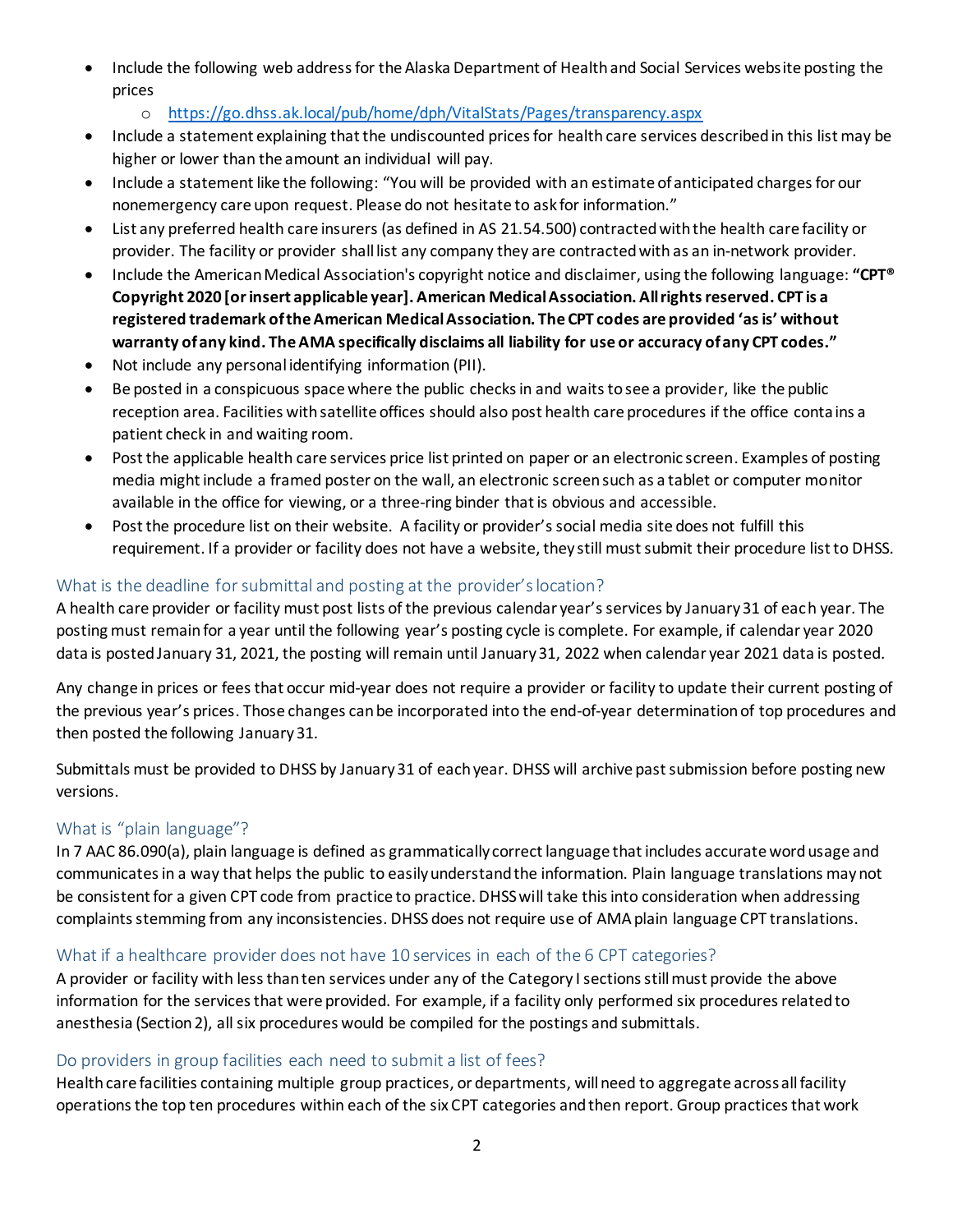within a facility, such as anesthesiologists or hospitalists, will be part of the facility's aggregated calculation of all fa cility services. Services from different departments within a health facility and from health facilities with satellite offices will also be considered as part of a facility's aggregated overall services. Facility postings and submittals described below will reflect the aggregated price list.

## What about telemedicine providers?

Facilities and providers operating from a site within Alaska to treat a patient at a site within Alaska must comply with applicable portions of AS 18.23.400. This includes telemedicine providers. Telemedicine providers still must rank their CPT codes, collect price information, post pricing lists on their website, and provide the data to DHSS as outlined in this statute and regulation.

## How should price lists be submitted to the DHSS?

Health care providers and facilities will submit the URL of their website health service price postings to DHSS. For providers and facilities without a website, the postings shall be submitted in one of the following formats:

- portable document format (PDF)
- word processing (DOC, DOCX, ODT)
- presentation (PPT, PPTX, ODP)
- spreadsheet (XLS, XLSX, ODS)
- e-book (EPUB)
- text (TXT, CSV) or
- rich text format (RTF)

Facilities and providers will send an email of their attached price posting t[o DHSSpricereporting@alaska.gov.](mailto:DHSSpricereporting@alaska.gov)

In accordance with 7 AAC 86.010(d), emails and attachments should be titled with the following convention: *[Provider Name]\_[Provider address]\_[Year].[Format]*. No apostrophes, double quotes, or special characters allowed other than underscore (), hyphen (-) and space (). For example, an email and PDF heading from Bartlett Regional Hospital should be formatted as "Bartlett\_3620 Hospital Dr Juneau\_2019.pdf".

A template submittal document for facilities and providers to use is included in Appendix A. Use of the template is optional.

## What is a good faith estimate?

charges for treating a patient's specific condition. A good faith estimate is specific to the patient's treatment needs and Health care providers and facilities must provide to patients, upon request, an estimate of reasonably anticipated insurance status, and not a repeat of the undiscounted price or price listed on an annual price list posted and reported in compliance with the law. This requirement only applies to non-emergency situations. If a good faith estimate is provided to a person who is not yet a patient of the provider, any fees associated with onboarding them as a new patient are not required to be included in the estimate.

An estimate might be for a single service, a whole course of treatment, or for a single service within a course of treatment. If the estimate is for a single service within a course of treatment, the estimate must include a statement explaining how the estimate only includes charges for a portion of the anticipated treatment.

The provider or facility may also provide a range of service prices. A reasonable range can be given if the expected service provided to the patient may vary significantly due to conditions the provider or facility cannot reasonably anticipate. If, for example, pain treatment during chemotherapy may hinge on whether the tumor metastasizes or enters remission, a reasonable good faith estimate should provide a price for both scenarios.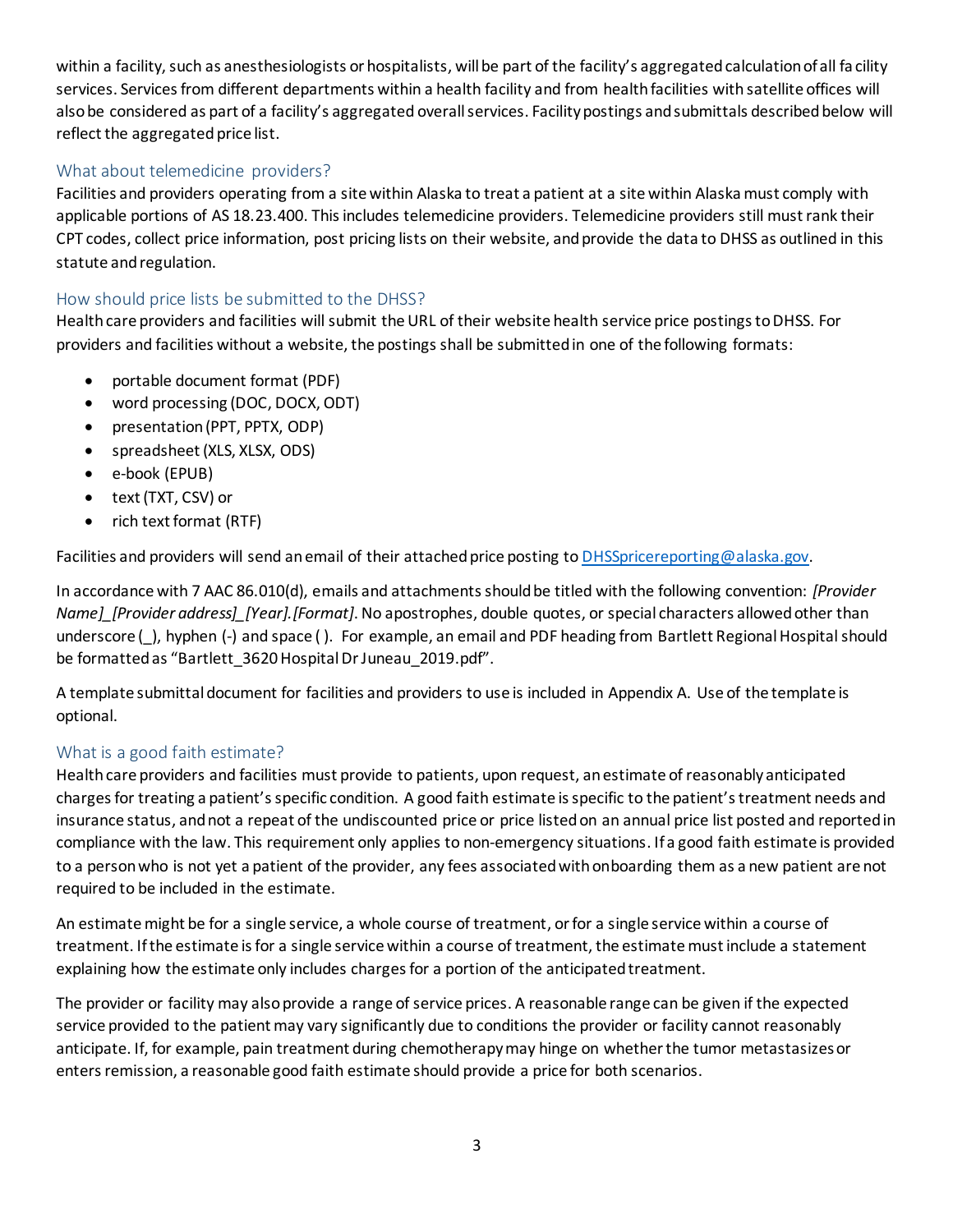## What are the requirements for providing a good faith estimate?

If requested by a patient, a good faith estimate must be provided before nonemergency health care services are rendered and no later than ten days after the request was received. The estimate can be provided orally, in writing, or by electronic means depending on the preference of the requestor. An orally provided estimate must be recorded by the health care provider and health care facility.

#### What information must be provided by the patient in order to provide a good faith estimate?

To receive a good faith estimate, a patient should provide the health care provider or health care facility the following in writing:

- The patient's full name
- The medical condition or service for which the patient is seeking medical treatment
- The method by which the patient prefers to receive the estimate, including in a written letter mailed to the patient, by electronic means, or orally
- The patient's contact information including:
	- o Mailing address
	- o Email address
	- o Phone number

## What information must be provided by a guardian or parent of a minor patient requesting a good faith estimate?

The parent or guardian of a minor patient must request a good faith estimate in writing and provide the following information:

- The patient's full name
- The medical condition or service for which the patient is seeking medical treatment
- The method by which the parent or guardian prefers to receive the estimate, including in a written letter mailed to the patient, by electronic means, or orally
- The parent or guardian's contact information including:
	- o Mailing address
	- o Email address
	- o Phone number

A patient name and contact information allow the provider or facility to reply to the patient if the estimate needs to be changed.

#### Why should providers log good faith estimate requests?

If DHSS receives a complaint that a good faith estimate was not provided, patient name and contact information allows staff to check the log of the facility to see if an estimate was given or not. Emailed and written quotes will presumably already have contact information and names.

## What should a good faith estimate include?

Any good faith estimate, or range of estimates must include the following:

- A description of the procedures, in plain language that an individual with no medical training can understand.
- A procedure code for each service.
	- $\circ$  For good faith estimates, the procedure codes may be CPT codes or other applicable codes as well.
- Any facility fees and an explanation of those fees.
- Information for any service, product, procedure, or supply in connection with the estimate'sservices.
- The name of any person who may charge the patient for any services, products, procedures, or supplies, and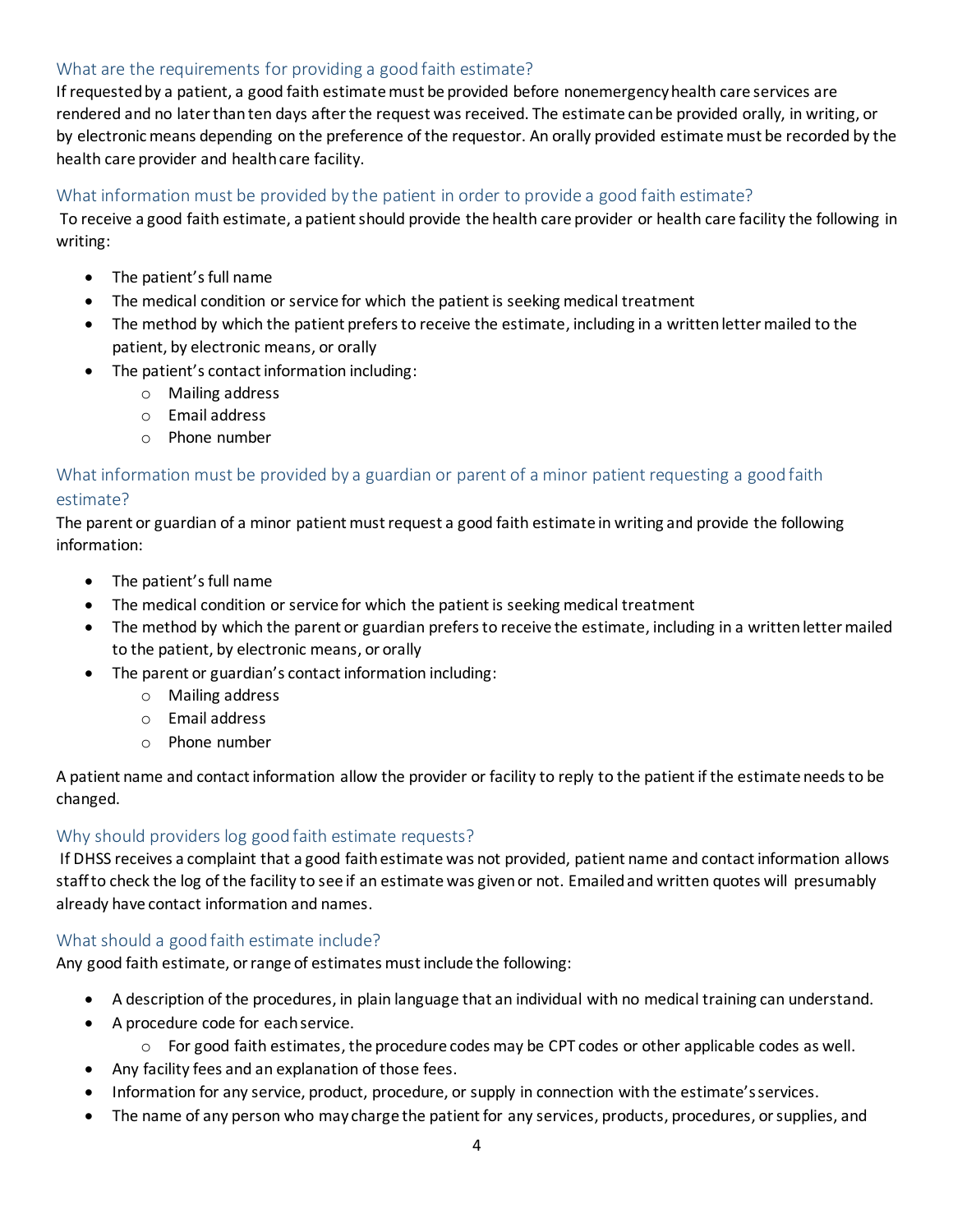- o An explanation of whether these charges are included in the estimate.
- The in-network or out-of-network status of the provider or facility may have with any insurers. The facility or provider can provide a note like the following:
	- following plan networks: [list each network or state, 'None. You may incur out-of-network charges.']" o "[NAME OF PROVIDER OR FACILITY] is a contracted, in-network preferred provider for ONLY the
	- plan."; or o "[NAME OF PROVIDER OR FACILITY] is a contracted, in-network preferred provider for our insurance
	- insurance plan. You may incur out-of-network charges." o "[NAME OF PROVIDER OR FACILITY] is NOT a contracted, in-network preferred provider for your

The provider, facility, or insurer will provide the estimate in the patient's preferred method of contact described above.

## Is a provider liable if the estimate provided is different than the actual charges to the patient?

Any health care provider, facility or insurer who provides a good faith estimate is not liable for damages or other relief if the estimate differs from the amount actually charged to the patient.

## How long are price estimates maintained by the DHSS?

Health care price data reported under this program are considered public information subject to public records retention laws. Price postings will be posted on DHSS website and backed up in DHSS electronic records for five years.

#### Select Definitions

- a) **Current Procedure Terminology**  Code maintained and published by the American Medical Association to describe medical, surgical, and diagnostic services.
- b) **Current Procedure TerminologyCategory I Sections** -Evaluation and management, anesthesiology, surgery, radiology, pathology and laboratory, and medicine.
- c) **Emergency Departments**  Subsection of health care facility responsible for the provision of medical and surgical care to patients arriving at the hospital in need of immediate care.
- d) **Minor patient** -- A patient under the age of 18, unless an emancipated minor under AS 09.55.590
- e) **Telemedicine** -- The practice of health care delivery, evaluation, diagnosis, consultation, or treatment using the transfer of medical data through audio, video, or data communications that are engaged in over two or more locations between providers who are physically separated from the patient or from each other

#### Legal authority

AS 18.23.400